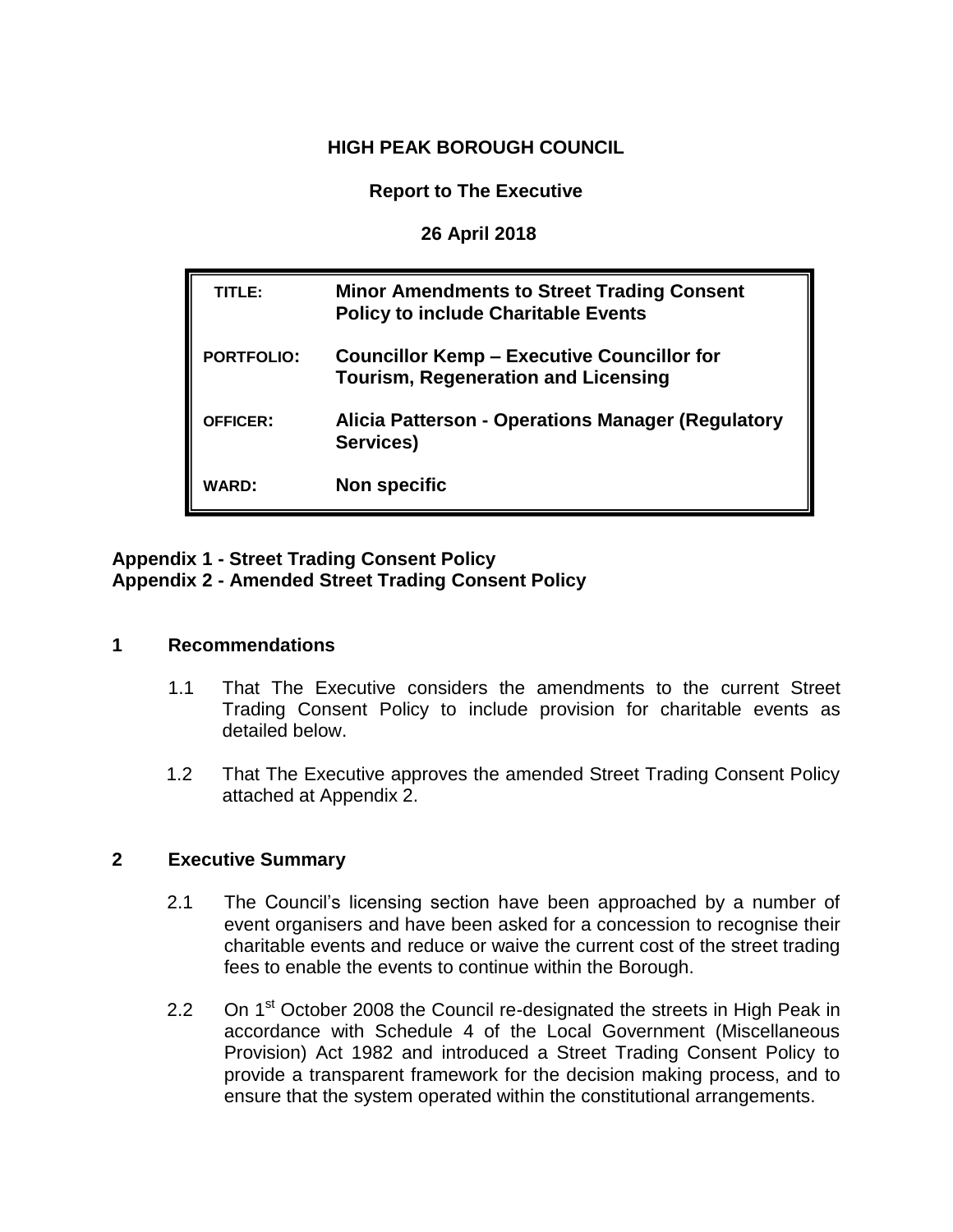- 2.3 The current Street Trading Consent Policy was introduced in 2014 but does not make provision for charitable events within the Borough. It is proposed, therefore, that the Council's policy is amended to allow for charitable events to receive a Street Trading Consent without a charge being applied.
- 2.4 It is proposed that the following additional paragraphs be added to the Council's Street Trading Consent Policy:-
	- If the event is charitable and all of the profit from these stalls or units will be donated to the charity then a Charitable Street Trading Consent can be applied for. Please apply at least 21 days prior to the event taking place. There will be no charge for these consents. Your charity will need to be registered with the Charity Commission to qualify for this consent, or you will need to supply a detailed account of donations to registered charities within six weeks of the event.
	- If the event is charitable and all of the profits go to the charity, but you have invited itinerant traders to come to the event to provide food and refreshments to persons attending the event, then these traders will need their own Street Trading Consent.

#### **3 Options**

To approve the proposed amendments to the Street Trading Consent Policy or consider further changes.

#### **4 Implications**

#### 4.1 Community Safety - (Crime and Disorder Act 1998)

The appropriate enforcement of licensing legislation in partnership with agencies is a key tool in assuring the maintenance of community safety.

#### 4.2 Workforce

None arise directly from this report.

#### 4.3 Equality and Diversity/Equality Impact Assessment

This report has been prepared in accordance with the Council's Diversity and Equality Policies.